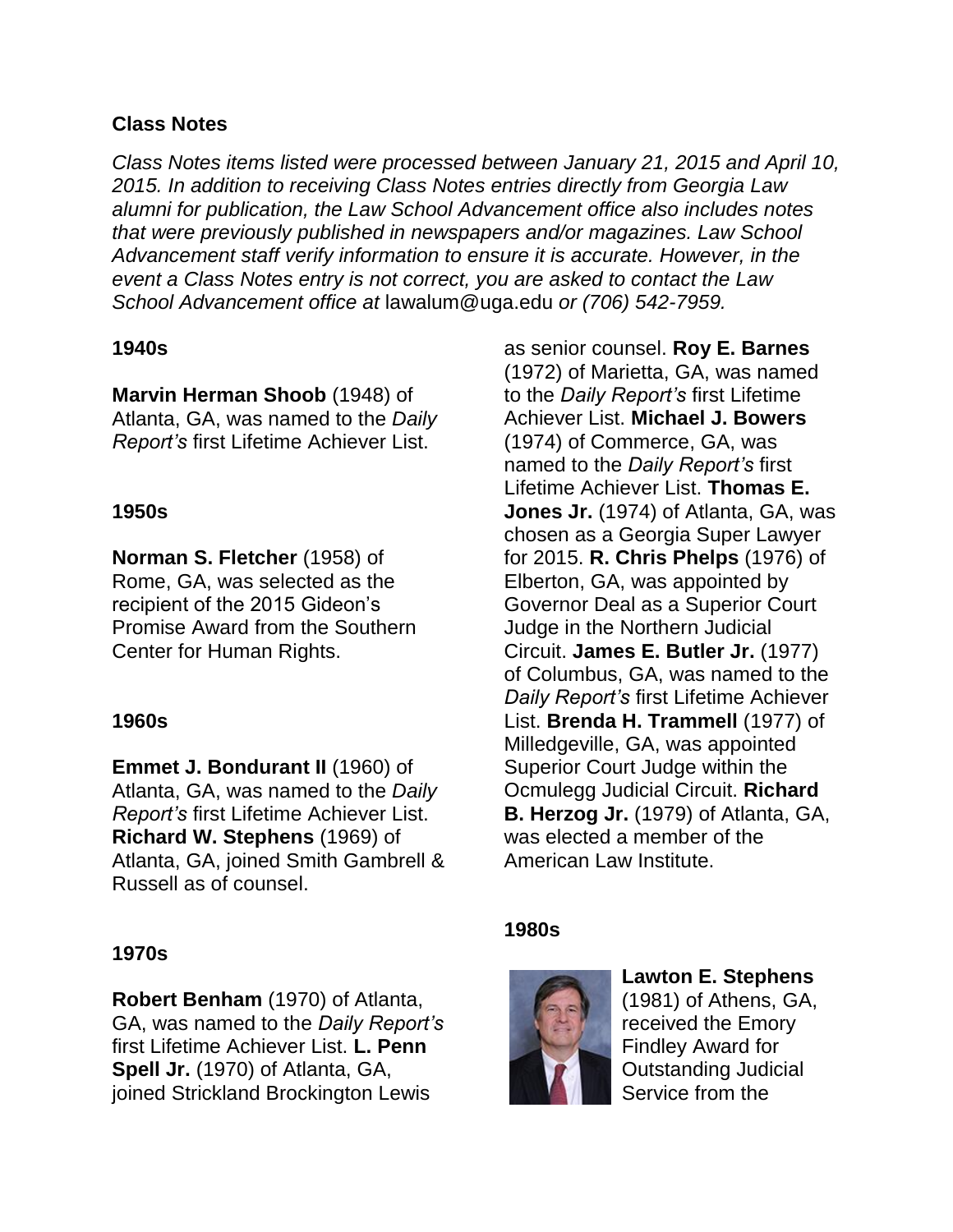Council of Superior Court Judges, and he was also awarded the 16th Annual Justice Robert Benham Award for Community Service from

the State Bar of Georgia. **James B. Durham** (1983) of Brunswick, GA, joined Hall Booth Smith as a partner. **J. Kelly Brooks** (1987) of



Folkston, GA, was appointed by Governor Deal as a Superior Court Judge in the Waycross Judicial

Circuit. **Lori Chesser** (1987) of Des Moines, IA, was awarded the Willie Stevenson Glanton Award by the Polk County Women Attorneys.



# **1990s**

**Bridget James** (1996) of Atlanta, GA, started her own firm, The James Law Firm. **Bradford R. Turner** (1998) of Atlanta, GA, was appointed as senior vice president, general counsel, and corporate secretary of Newell Rubbermade. **Christian A. Coomer** (1999) of Cartersville, GA, was awarded the 16th Annual Justice Robert Benham Award for Community Service from the State Bar of Georgia. **Wayne A. Morrison** (1996) of Atlanta, GA, joined Kessler & Solomiany as of counsel.

#### **2000 – 2004**

**Scott S. Williams** (2000) of New York, NY, opened his own investment firm, S. Williams Capital. **Douglas C. Dumont** (2001) of Stockbridge, GA, joined The Ausband Firm. **Michael G. Geoffroy**  (2001) of Atlanta, GA, became the chairman of the Board of Trustees for George Walton Academy. **Jennifer Auer Jordan** (2001) of Atlanta, GA, started the firm Shamp Speed Jordan & Woodward.

**Rebecca L. Rieder** (2001) of Atlanta, GA, was selected for the 2015 Top 100 Georgia Super Lawyers List in addition to the Top 50



Women in Georgia Super Lawyers List. **Christofer B. Coakley** (2002) of Atlanta, GA, became senior manager at PwC. **Natalie S. Woodward** (2002) of Atlanta, GA, started the firm Shamp Speed Jordan & Woodward. **John K. Larkins III** (2003) of Atlanta, GA, became partner at Chilivis Cochran Larkins & Bever. **E. Wycliffe Orr Jr.** (2003) of Atlanta, GA, was appointed to the board of directors of Rand Capital Corporation. **Scott P. Amy** (2004) of Atlanta, GA, became partner at Thomas Horstemeyer. **R. Stanley Baker Jr.** (2004) of St.

Simons Island, GA, became a Federal Magistrate Judge in the U.S. District Court for the Southern District of Georgia.